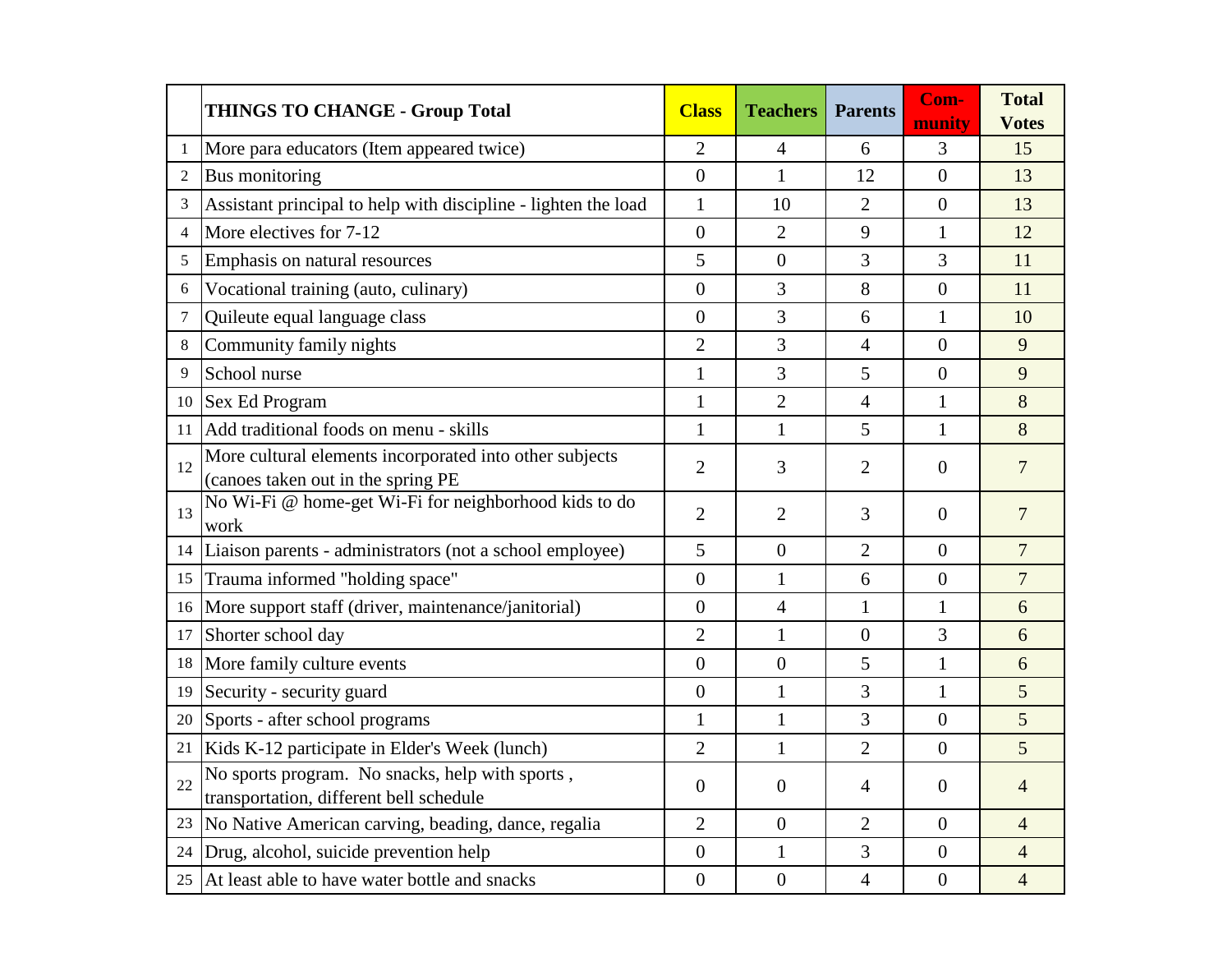| 26 | Better communications with parents when child gets hurt                                     | $\theta$         | $\overline{0}$   | $\overline{4}$   | $\theta$         | $\overline{4}$ |
|----|---------------------------------------------------------------------------------------------|------------------|------------------|------------------|------------------|----------------|
| 27 | Opening up conversations about race and bullying,<br>understanding right and using policies | $\theta$         | $\boldsymbol{0}$ | 4                | $\boldsymbol{0}$ | 4              |
| 28 | Implement Hunter Safety skills & processing game                                            | $\mathbf{1}$     | $\overline{0}$   | 3                | $\overline{0}$   | $\overline{4}$ |
| 29 | Unity Program, students walking off campus, skipping class,<br>detention - discipline       | $\overline{0}$   | $\mathbf{1}$     | $\overline{2}$   | 1                | 4              |
| 30 | Separate kids that are disruptive or causing trouble - Dug out<br>Posse Program             | $\overline{0}$   | $\overline{0}$   | 3                | $\boldsymbol{0}$ | 3              |
| 31 | Supported elective - foreign language                                                       | $\overline{0}$   | $\overline{0}$   | $\overline{2}$   | $\mathbf{1}$     | 3              |
| 32 | Older students mentor - tutor younger students                                              | $\overline{0}$   | 3                | $\boldsymbol{0}$ | $\overline{0}$   | 3              |
| 33 | Open campus                                                                                 | $\overline{0}$   | $\boldsymbol{0}$ | 3                | $\overline{0}$   | $\overline{3}$ |
| 34 | Teacher housing                                                                             | $\overline{0}$   | $\mathbf{1}$     | $\overline{2}$   | $\overline{0}$   | 3              |
| 35 | Bus needs to honk                                                                           | $\mathbf{0}$     | $\boldsymbol{0}$ | 3                | $\overline{0}$   | 3              |
| 36 | <b>JAM</b>                                                                                  | $\mathbf{0}$     | $\overline{2}$   | 1                | $\overline{0}$   | 3              |
| 37 | More community, guests, and elders at Morning Circle                                        | $\mathbf{1}$     | $\mathbf{1}$     | $\overline{0}$   | $\overline{0}$   | $\overline{2}$ |
| 38 | Tolerance policy to be utilized                                                             | $\mathbf{0}$     | $\boldsymbol{0}$ | $\overline{2}$   | $\overline{0}$   | $\overline{2}$ |
| 39 | More parent involvement                                                                     | $\overline{0}$   | $\mathbf{1}$     | $\boldsymbol{0}$ | $\mathbf{1}$     | $\overline{2}$ |
| 40 | Technology, (robotics, programming)                                                         | $\mathbf{1}$     | $\boldsymbol{0}$ | 1                | $\overline{0}$   | $\overline{2}$ |
| 41 | Inclusive - signs label with words $\&$ symbols                                             | $\mathbf{0}$     | $\overline{0}$   | $\overline{2}$   | $\overline{0}$   | $\overline{2}$ |
| 42 | Cell phone & computers - monitoring, adding computer<br>programing in upper grades          | $\mathbf{1}$     | $\boldsymbol{0}$ | $\mathbf{1}$     | $\boldsymbol{0}$ | $\overline{2}$ |
| 43 | Utilize online language program with chrome books                                           | $\mathbf{1}$     | $\overline{0}$   | $\boldsymbol{0}$ | $\mathbf{1}$     | $\overline{2}$ |
| 44 | Head lice policy - kids get to go home with lice                                            | $\boldsymbol{0}$ | $\mathbf{1}$     | $\boldsymbol{0}$ | $\boldsymbol{0}$ | $\mathbf{1}$   |
| 45 | No AP Classes - Running Start                                                               | $\overline{0}$   | $\boldsymbol{0}$ | 1                | $\boldsymbol{0}$ | $\mathbf{1}$   |
|    | 46 Backpack checks                                                                          | $\boldsymbol{0}$ | $\boldsymbol{0}$ |                  | $\boldsymbol{0}$ | $\mathbf{1}$   |
|    | 47 Choir, instruments, DJ                                                                   | $\boldsymbol{0}$ | $\boldsymbol{0}$ |                  | $\boldsymbol{0}$ | 1              |
|    | 48 Student store - concessions                                                              | $\overline{0}$   | $\overline{0}$   | $\mathbf{1}$     | $\overline{0}$   | 1              |
| 49 | Open salad bar for all grades                                                               | $\overline{0}$   | $\overline{0}$   | 1                | $\theta$         | 1              |
| 50 | More involvement in community culture during school time                                    | $\overline{0}$   | $\overline{0}$   | 1                | $\theta$         | 1              |
| 51 | Utilize the school alert system for school updates, less notes                              | $\overline{0}$   | $\boldsymbol{0}$ |                  | $\overline{0}$   |                |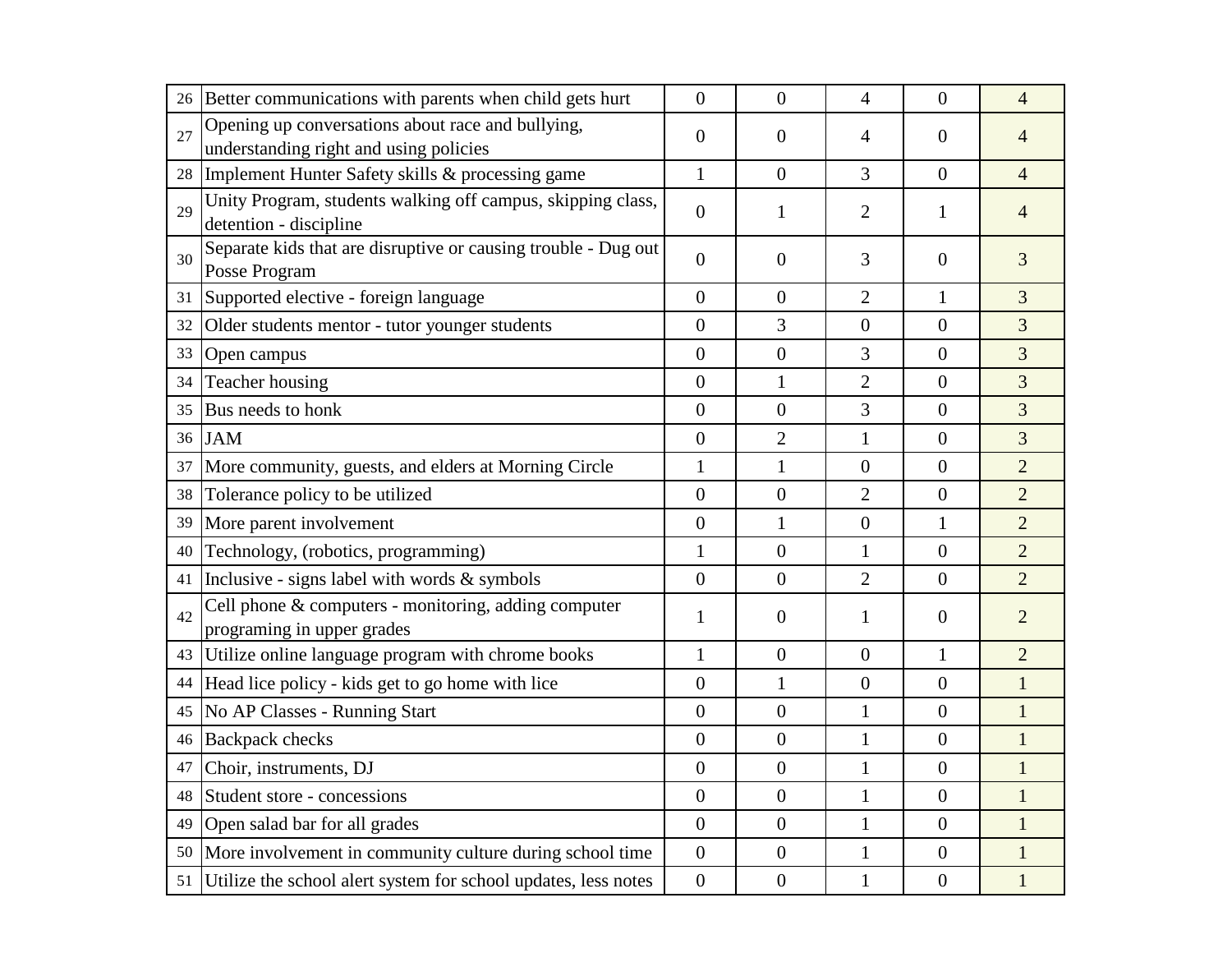| 52             | Student discipline procedures/Safe Space                                                      | $\overline{0}$ | $\boldsymbol{0}$ | $\overline{0}$   | $\overline{0}$   | $\overline{0}$               |
|----------------|-----------------------------------------------------------------------------------------------|----------------|------------------|------------------|------------------|------------------------------|
| 53             | More elder involvement                                                                        | $\Omega$       | $\theta$         | $\theta$         | $\Omega$         | $\theta$                     |
| 54             | Bus driver - wrong drop-offs and failure to group notify with<br>issues, late notices         | $\overline{0}$ | $\theta$         | $\boldsymbol{0}$ | 0                | $\mathbf{0}$                 |
| 55             | Home Ed class                                                                                 | $\overline{0}$ | $\overline{0}$   | $\overline{0}$   | $\overline{0}$   | $\overline{0}$               |
| 56             | Unplanned drills (fire department unannounced)                                                | $\overline{0}$ | $\overline{0}$   | $\overline{0}$   | $\theta$         | $\overline{0}$               |
| 57             | Communicate with parents - lockdowns & drills                                                 | $\overline{0}$ | $\overline{0}$   | $\boldsymbol{0}$ | $\mathbf{0}$     | $\overline{0}$               |
|                | 58 More art programs                                                                          | $\overline{0}$ | $\boldsymbol{0}$ | $\boldsymbol{0}$ | $\theta$         | $\overline{0}$               |
|                |                                                                                               | 34             | 57               | 144              | 20               | 255                          |
|                |                                                                                               |                |                  |                  |                  |                              |
|                |                                                                                               |                |                  |                  |                  |                              |
|                | <b>THINGS TO CHANGE - Classified Total</b>                                                    | <b>Class</b>   | <b>Teachers</b>  | <b>Parents</b>   | Com-<br>munity   | <b>Total</b><br><b>Votes</b> |
| 1              | Emphasis on natural resources                                                                 | $\overline{5}$ | $\theta$         | 3                | 3                | 11                           |
| $\overline{2}$ | Liaison parents - administrators (not a school employee)                                      | $\overline{5}$ | $\overline{0}$   | $\overline{2}$   | $\overline{0}$   | $7\overline{ }$              |
| $\mathfrak{Z}$ | Community family nights                                                                       | $\overline{2}$ | 3                | $\overline{4}$   | $\Omega$         | 9                            |
| $\overline{4}$ | More cultural elements incorporated into other subjects<br>(canoes taken out in the spring PE | $\overline{2}$ | 3                | $\overline{2}$   | $\theta$         | $\overline{7}$               |
| 5              | No Wi-Fi @ home-get Wi-Fi for neighborhood kids to do<br>work                                 | $\overline{2}$ | $\overline{2}$   | 3                | $\boldsymbol{0}$ | $\overline{7}$               |
|                | More para educators (Item appeared twice)                                                     | $\overline{2}$ | $\overline{4}$   | 6                | 3                | 15                           |
| 7              | Shorter school day                                                                            | $\overline{2}$ | $\mathbf{1}$     | $\overline{0}$   | 3                | 6                            |
| 8              | Kids K-12 participate in Elder's Week (lunch)                                                 | $\overline{2}$ | $\mathbf{1}$     | $\overline{2}$   | $\theta$         | 5                            |
| 9              | No Native American carving, beading, dance, regalia                                           | $\overline{2}$ | $\overline{0}$   | $\overline{2}$   | $\overline{0}$   | $\overline{4}$               |
| 10             | Assistant principal to help with discipline - lighten the load                                | $\overline{1}$ | 10               | $\overline{2}$   | $\boldsymbol{0}$ | 13                           |
| 11             | School nurse                                                                                  | $\overline{1}$ | 3                | 5                | $\theta$         | 9                            |
| 12             | Sex Ed Program                                                                                | $\overline{1}$ | $\overline{2}$   | $\overline{4}$   | $\mathbf{1}$     | 8                            |
|                | 13 Add traditional foods on menu - skills                                                     | $\overline{1}$ | $\mathbf{1}$     | 5                | 1                | 8                            |
|                | 14 Sports - after school programs                                                             | $\overline{1}$ | $\mathbf{1}$     | 3                | $\overline{0}$   | 5                            |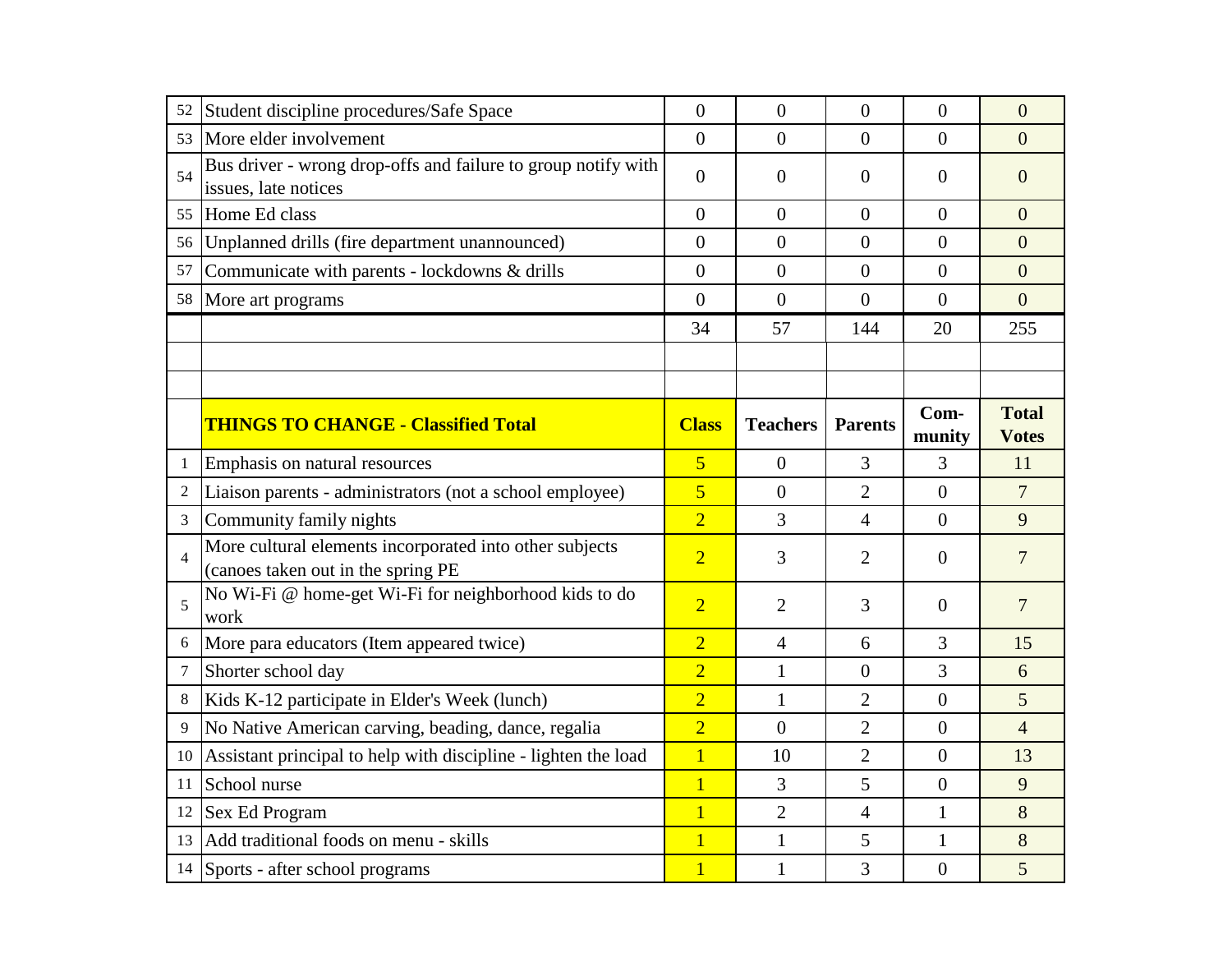|    |                                                                                             | $\overline{1}$ | $\boldsymbol{0}$ | 3              | $\overline{0}$   |                                  |
|----|---------------------------------------------------------------------------------------------|----------------|------------------|----------------|------------------|----------------------------------|
| 15 | Implement Hunter Safety skills & processing game                                            | $\overline{1}$ |                  | $\overline{0}$ | $\mathbf{0}$     | $\overline{4}$<br>$\overline{2}$ |
|    | 16 More community, guests, and elders at Morning Circle                                     |                | 1                |                |                  |                                  |
| 17 | Technology, (robotics, programming)                                                         | $\overline{1}$ | $\overline{0}$   | $\mathbf{1}$   | $\mathbf{0}$     | $\overline{2}$                   |
| 18 | Cell phone & computers - monitoring, adding computer<br>programing in upper grades          | $\overline{1}$ | $\boldsymbol{0}$ | 1              | $\theta$         | $\overline{2}$                   |
| 19 | Utilize online language program with chrome books                                           | $\overline{1}$ | $\overline{0}$   | $\overline{0}$ | $\mathbf{1}$     | $\overline{2}$                   |
| 20 | <b>Bus</b> monitoring                                                                       | $\overline{0}$ | 1                | 12             | $\overline{0}$   | 13                               |
| 21 | More electives for 7-12                                                                     | $\overline{0}$ | $\overline{2}$   | 9              | 1                | 12                               |
| 22 | Vocational training (auto, culinary)                                                        | $\overline{0}$ | 3                | 8              | $\overline{0}$   | 11                               |
| 23 | Quileute equal language class                                                               | $\overline{0}$ | 3                | 6              | $\mathbf{1}$     | 10                               |
| 24 | Trauma informed "holding space"                                                             | $\overline{0}$ | $\mathbf{1}$     | 6              | $\boldsymbol{0}$ | $\overline{7}$                   |
| 25 | More support staff (driver, maintenance/janitorial)                                         | $\overline{0}$ | $\overline{4}$   | $\mathbf{1}$   | $\mathbf{1}$     | 6                                |
| 26 | More family culture events                                                                  | $\overline{0}$ | $\overline{0}$   | 5              | $\mathbf{1}$     | 6                                |
| 27 | Security - security guard                                                                   | $\overline{0}$ | 1                | 3              | 1                | 5                                |
| 28 | No sports program. No snacks, help with sports,<br>transportation, different bell schedule  | $\overline{0}$ | $\boldsymbol{0}$ | 4              | $\theta$         | $\overline{4}$                   |
| 29 | Drug, alcohol, suicide prevention help                                                      | $\overline{0}$ | $\mathbf{1}$     | 3              | $\overline{0}$   | $\overline{4}$                   |
| 30 | At least able to have water bottle and snacks                                               | $\overline{0}$ | $\boldsymbol{0}$ | $\overline{4}$ | $\overline{0}$   | $\overline{4}$                   |
| 31 | Better communications with parents when child gets hurt                                     | $\overline{0}$ | $\overline{0}$   | $\overline{4}$ | $\boldsymbol{0}$ | $\overline{4}$                   |
| 32 | Opening up conversations about race and bullying,<br>understanding right and using policies | $\overline{0}$ | $\boldsymbol{0}$ | $\overline{4}$ | $\mathbf{0}$     | 4                                |
| 33 | Unity Program, students walking off campus, skipping class,<br>detention - discipline       | $\overline{0}$ | 1                | $\overline{2}$ | 1                | $\overline{4}$                   |
| 34 | Separate kids that are disruptive or causing trouble - Dug out<br>Posse Program             | $\overline{0}$ | $\boldsymbol{0}$ | 3              | $\theta$         | 3                                |
|    | 35 Supported elective - foreign language                                                    | $\overline{0}$ | $\boldsymbol{0}$ | $\overline{2}$ | $\mathbf{1}$     | 3                                |
| 36 | Older students mentor - tutor younger students                                              | $\overline{0}$ | 3                | $\overline{0}$ | $\overline{0}$   | 3                                |
| 37 | Open campus                                                                                 | $\overline{0}$ | $\overline{0}$   | 3              | $\mathbf{0}$     | 3                                |
| 38 | Teacher housing                                                                             | $\overline{0}$ | 1                | $\overline{2}$ | $\overline{0}$   | 3                                |
|    | 39 Bus needs to honk                                                                        | $\overline{0}$ | $\boldsymbol{0}$ | 3              | $\overline{0}$   | 3                                |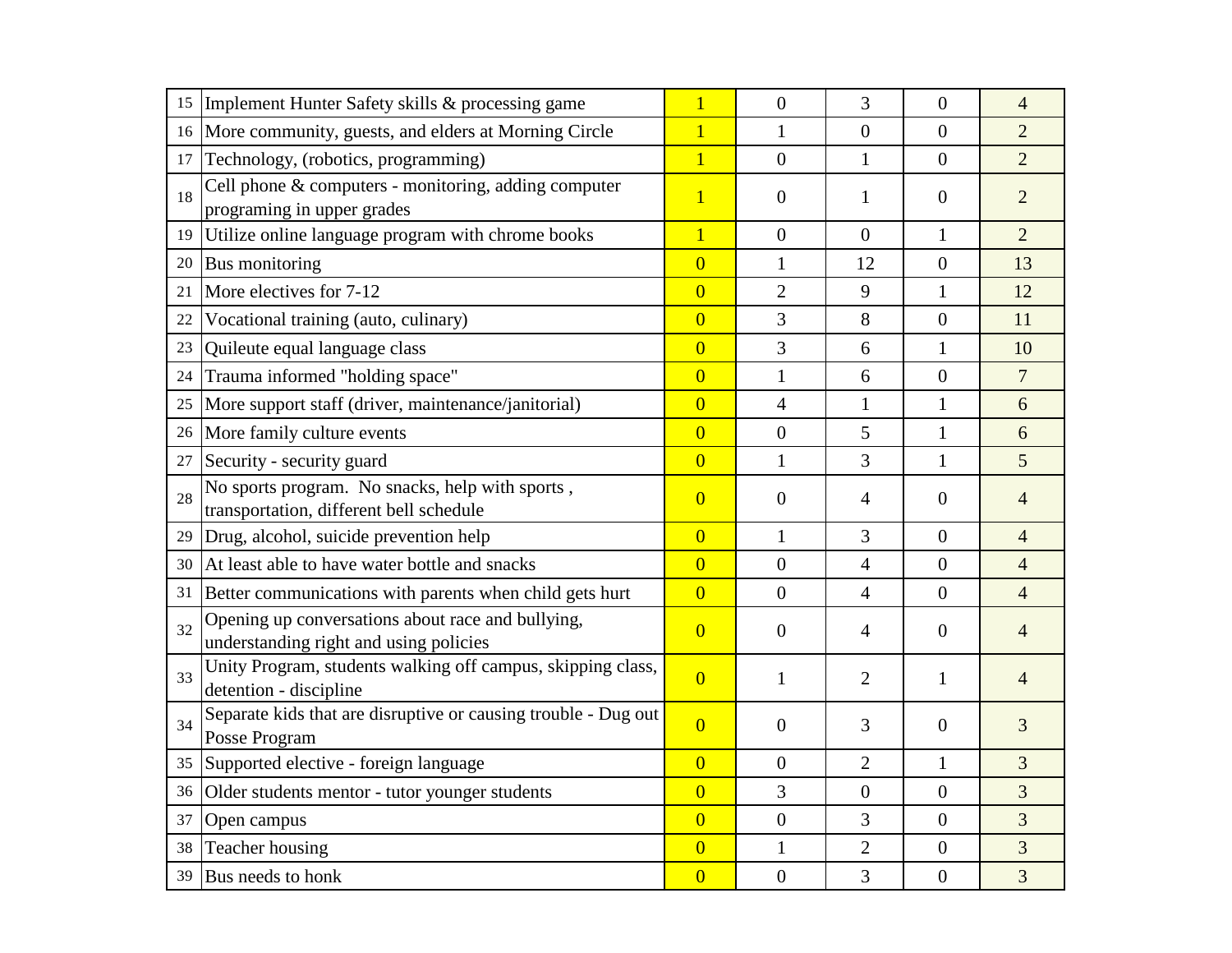| 40             | <b>JAM</b>                                                                            | $\overline{0}$ | $\overline{2}$   | $\mathbf{1}$     | $\overline{0}$ | 3                            |
|----------------|---------------------------------------------------------------------------------------|----------------|------------------|------------------|----------------|------------------------------|
| 41             | Tolerance policy to be utilized                                                       | $\overline{0}$ | $\overline{0}$   | $\overline{2}$   | $\overline{0}$ | $\overline{2}$               |
| 42             | More parent involvement                                                               | $\overline{0}$ | $\mathbf{1}$     | $\boldsymbol{0}$ | $\mathbf{1}$   | $\overline{2}$               |
|                | 43   Inclusive - signs label with words $\&$ symbols                                  | $\overline{0}$ | $\overline{0}$   | $\overline{2}$   | $\overline{0}$ | $\overline{2}$               |
| 44             | Head lice policy - kids get to go home with lice                                      | $\overline{0}$ | $\mathbf{1}$     | $\overline{0}$   | $\overline{0}$ | $\mathbf{1}$                 |
| 45             | No AP Classes - Running Start                                                         | $\overline{0}$ | $\overline{0}$   | $\mathbf{1}$     | $\overline{0}$ | $\mathbf{1}$                 |
|                | 46 Backpack checks                                                                    | $\overline{0}$ | $\overline{0}$   | $\mathbf{1}$     | $\overline{0}$ | $\mathbf{1}$                 |
| 47             | Choir, instruments, DJ                                                                | $\overline{0}$ | $\overline{0}$   | $\mathbf{1}$     | $\overline{0}$ | $\mathbf{1}$                 |
| 48             | Student store - concessions                                                           | $\overline{0}$ | $\overline{0}$   | $\mathbf{1}$     | $\overline{0}$ | $\overline{1}$               |
| 49             | Open salad bar for all grades                                                         | $\overline{0}$ | $\overline{0}$   | $\mathbf{1}$     | $\overline{0}$ | $\overline{1}$               |
|                | 50 More involvement in community culture during school time                           | $\overline{0}$ | $\overline{0}$   | $\mathbf{1}$     | $\overline{0}$ | $\mathbf{1}$                 |
| 51             | Utilize the school alert system for school updates, less notes                        | $\overline{0}$ | $\overline{0}$   | $\mathbf{1}$     | $\overline{0}$ | $\mathbf{1}$                 |
| 52             | Student discipline procedures/Safe Space                                              | $\overline{0}$ | $\overline{0}$   | $\overline{0}$   | $\overline{0}$ | $\overline{0}$               |
|                | 53 More elder involvement                                                             | $\overline{0}$ | $\overline{0}$   | $\overline{0}$   | $\overline{0}$ | $\overline{0}$               |
| 54             | Bus driver - wrong drop-offs and failure to group notify with<br>issues, late notices | $\overline{0}$ | $\theta$         | $\overline{0}$   | $\Omega$       | $\overline{0}$               |
|                | 55 Home Ed class                                                                      | $\overline{0}$ | $\overline{0}$   | $\overline{0}$   | $\overline{0}$ | $\overline{0}$               |
|                | 56   Unplanned drills (fire department unannounced)                                   | $\overline{0}$ | $\overline{0}$   | $\overline{0}$   | $\Omega$       | $\overline{0}$               |
| 57             | Communicate with parents - lockdowns & drills                                         | $\overline{0}$ | $\overline{0}$   | $\overline{0}$   | $\overline{0}$ | $\overline{0}$               |
|                | 58 More art programs                                                                  | $\overline{0}$ | $\boldsymbol{0}$ | $\boldsymbol{0}$ | $\overline{0}$ | $\overline{0}$               |
|                |                                                                                       | 34             | 57               | 144              | 20             | 255                          |
|                |                                                                                       |                |                  |                  |                |                              |
|                |                                                                                       |                |                  |                  |                |                              |
|                | <b>THINGS TO CHANGE - Teacher Total</b>                                               | <b>Class</b>   | <b>Teachers</b>  | <b>Parents</b>   | Com-<br>munity | <b>Total</b><br><b>Votes</b> |
| $\mathbf{1}$   | Assistant principal to help with discipline - lighten the load                        | $\mathbf{1}$   | 10               | $\overline{2}$   | $\overline{0}$ | 13                           |
| $\overline{c}$ | More para educators (Item appeared twice)                                             | $\overline{2}$ | $\overline{4}$   | 6                | 3              | 15                           |
| 3              | More support staff (driver, maintenance/janitorial)                                   | $\overline{0}$ | $\overline{4}$   | $\mathbf{1}$     | 1              | 6                            |
| 4              | Community family nights                                                               | $\overline{2}$ | 3                | 4                | $\overline{0}$ | 9                            |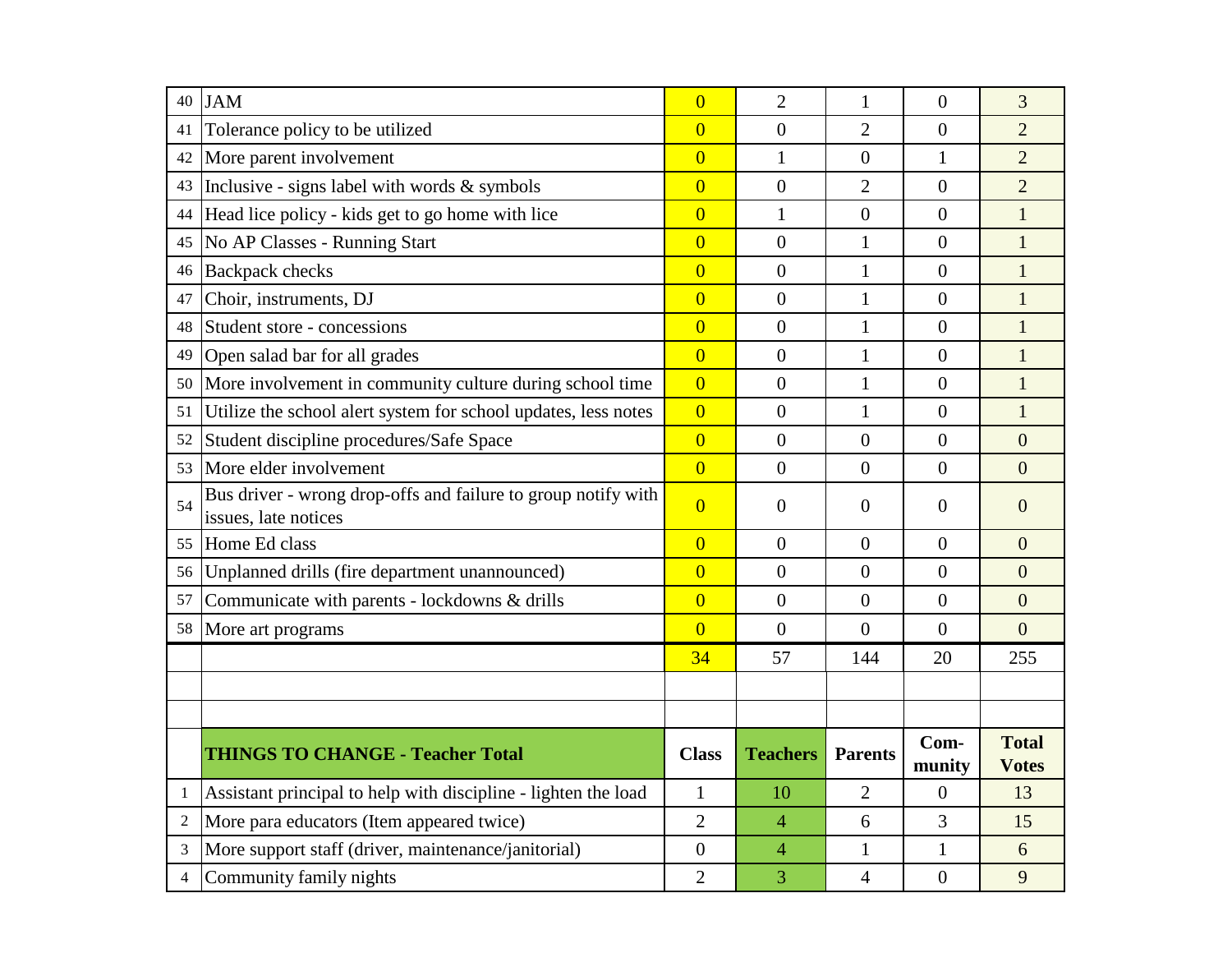| 5  | More cultural elements incorporated into other subjects<br>(canoes taken out in the spring PE | $\overline{2}$   | 3              | $\overline{2}$   | $\Omega$         | $\overline{7}$ |
|----|-----------------------------------------------------------------------------------------------|------------------|----------------|------------------|------------------|----------------|
| 6  | School nurse                                                                                  | $\mathbf{1}$     | 3              | 5                | $\overline{0}$   | 9              |
| 7  | Vocational training (auto, culinary)                                                          | $\overline{0}$   | 3              | 8                | $\overline{0}$   | 11             |
| 8  | Quileute equal language class                                                                 | $\overline{0}$   | 3              | 6                | $\mathbf{1}$     | 10             |
| 9  | Older students mentor - tutor younger students                                                | $\overline{0}$   | 3              | $\overline{0}$   | $\overline{0}$   | $\overline{3}$ |
| 10 | No Wi-Fi @ home-get Wi-Fi for neighborhood kids to do<br>work                                 | $\overline{2}$   | $\overline{2}$ | 3                | $\overline{0}$   | $\overline{7}$ |
|    | 11 Sex Ed Program                                                                             | $\mathbf{1}$     | $\overline{2}$ | $\overline{4}$   | $\mathbf{1}$     | 8              |
| 12 | More electives for 7-12                                                                       | $\overline{0}$   | $\overline{2}$ | 9                | 1                | 12             |
|    | 13 JAM                                                                                        | $\overline{0}$   | $\overline{2}$ | $\mathbf{1}$     | $\overline{0}$   | $\overline{3}$ |
|    | 14 Shorter school day                                                                         | $\overline{2}$   | $\mathbf 1$    | $\boldsymbol{0}$ | 3                | 6              |
|    | 15   Kids K-12 participate in Elder's Week (lunch)                                            | $\overline{2}$   | $\mathbf{1}$   | $\overline{2}$   | $\overline{0}$   | $\overline{5}$ |
|    | 16 Add traditional foods on menu - skills                                                     | $\mathbf{1}$     | $\mathbf{1}$   | 5                | $\mathbf{1}$     | 8              |
|    | 17 Sports - after school programs                                                             | 1                | $\mathbf{1}$   | 3                | $\overline{0}$   | $\overline{5}$ |
|    | 18 More community, guests, and elders at Morning Circle                                       | $\mathbf{1}$     | $\mathbf{1}$   | $\overline{0}$   | $\overline{0}$   | $\overline{2}$ |
|    | 19 Bus monitoring                                                                             | $\overline{0}$   | $\mathbf{1}$   | 12               | $\overline{0}$   | 13             |
| 20 | Trauma informed "holding space"                                                               | $\overline{0}$   | $\mathbf{1}$   | 6                | $\overline{0}$   | $\overline{7}$ |
| 21 | Security - security guard                                                                     | $\overline{0}$   | $\mathbf{1}$   | 3                | $\mathbf{1}$     | 5              |
| 22 | Drug, alcohol, suicide prevention help                                                        | $\overline{0}$   | 1              | 3                | $\overline{0}$   | $\overline{4}$ |
| 23 | Unity Program, students walking off campus, skipping class,<br>detention - discipline         | $\overline{0}$   | 1              | $\overline{2}$   | $\mathbf{1}$     | $\overline{4}$ |
|    | 24 Teacher housing                                                                            | $\overline{0}$   | $\mathbf{1}$   | $\overline{2}$   | $\overline{0}$   | 3              |
|    | 25 More parent involvement                                                                    | $\overline{0}$   | $\mathbf{1}$   | $\boldsymbol{0}$ | $\mathbf{1}$     | $\overline{2}$ |
|    | 26  Head lice policy - kids get to go home with lice                                          | $\boldsymbol{0}$ | $\mathbf{1}$   | $\boldsymbol{0}$ | $\boldsymbol{0}$ | $\mathbf{1}$   |
|    | 27 Emphasis on natural resources                                                              | 5                | $\overline{0}$ | 3                | 3                | 11             |
| 28 | Liaison parents - administrators (not a school employee)                                      | 5                | $\overline{0}$ | $\overline{2}$   | $\overline{0}$   | $\overline{7}$ |
| 29 | No Native American carving, beading, dance, regalia                                           | $\mathfrak{2}$   | $\overline{0}$ | $\overline{2}$   | $\boldsymbol{0}$ | $\overline{4}$ |
|    | 30 Implement Hunter Safety skills & processing game                                           | 1                | $\overline{0}$ | 3                | $\overline{0}$   | $\overline{4}$ |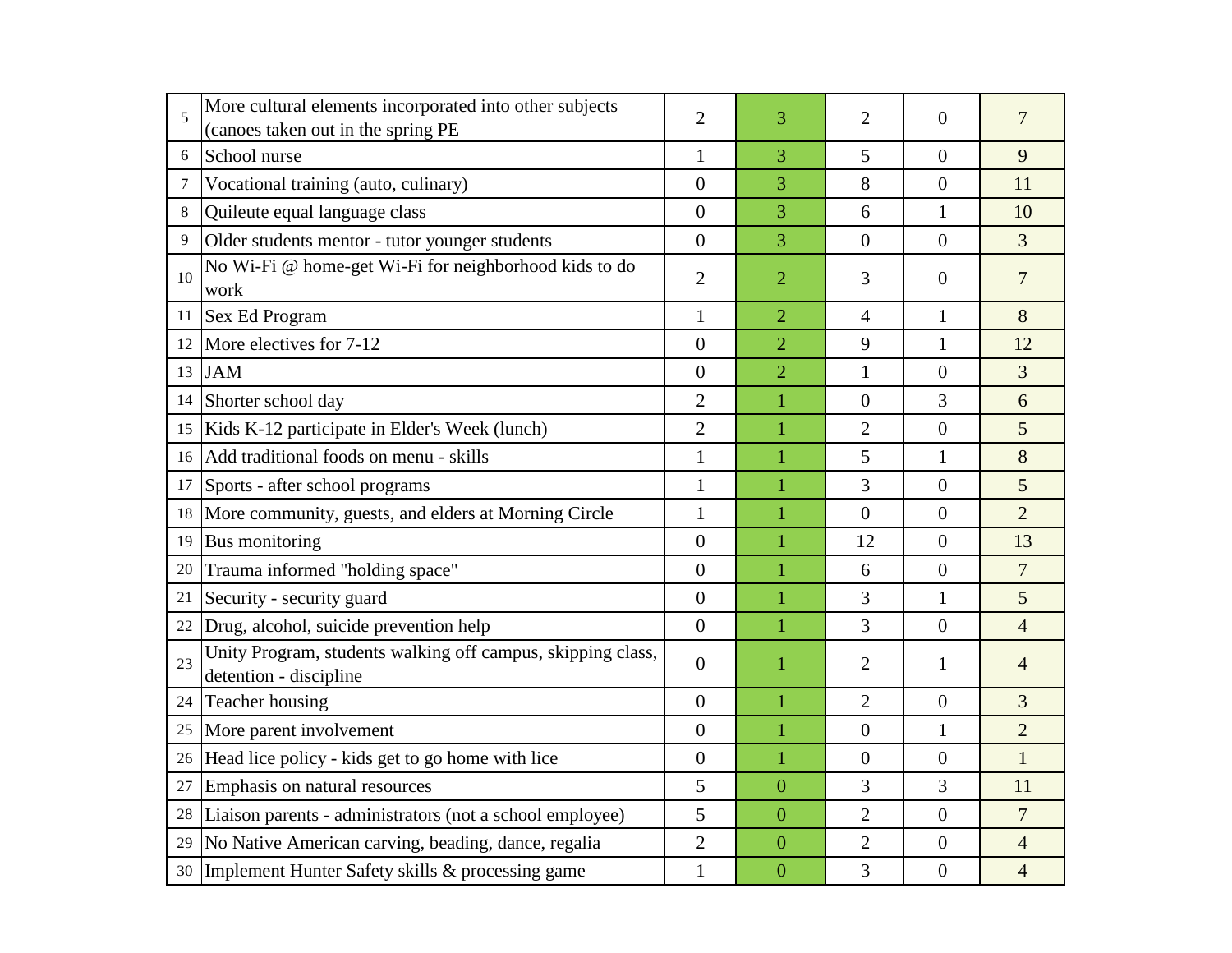| 31 | Technology, (robotics, programming)                                                         | $\mathbf{1}$     | $\overline{0}$   | $\mathbf{1}$     | $\theta$         | $\overline{2}$   |
|----|---------------------------------------------------------------------------------------------|------------------|------------------|------------------|------------------|------------------|
| 32 | Cell phone & computers - monitoring, adding computer<br>programing in upper grades          | 1                | $\overline{0}$   | 1                | $\theta$         | $\overline{2}$   |
| 33 | Utilize online language program with chrome books                                           | $\mathbf{1}$     | $\overline{0}$   | $\overline{0}$   | $\mathbf{1}$     | $\overline{2}$   |
| 34 | More family culture events                                                                  | $\boldsymbol{0}$ | $\overline{0}$   | 5                | $\mathbf{1}$     | 6                |
| 35 | No sports program. No snacks, help with sports,<br>transportation, different bell schedule  | $\boldsymbol{0}$ | $\boldsymbol{0}$ | 4                | $\overline{0}$   | 4                |
| 36 | At least able to have water bottle and snacks                                               | $\overline{0}$   | $\overline{0}$   | 4                | $\theta$         | $\overline{4}$   |
| 37 | Better communications with parents when child gets hurt                                     | $\theta$         | $\overline{0}$   | 4                | $\overline{0}$   | $\overline{4}$   |
| 38 | Opening up conversations about race and bullying,<br>understanding right and using policies | $\theta$         | $\overline{0}$   | 4                | $\theta$         | 4                |
| 39 | Separate kids that are disruptive or causing trouble - Dug out<br>Posse Program             | $\boldsymbol{0}$ | $\boldsymbol{0}$ | 3                | $\theta$         | 3                |
|    | 40 Supported elective - foreign language                                                    | $\overline{0}$   | $\overline{0}$   | $\overline{2}$   | $\mathbf{1}$     | 3                |
| 41 | Open campus                                                                                 | $\overline{0}$   | $\overline{0}$   | 3                | $\boldsymbol{0}$ | 3                |
| 42 | Bus needs to honk                                                                           | $\boldsymbol{0}$ | $\overline{0}$   | 3                | $\boldsymbol{0}$ | 3                |
| 43 | Tolerance policy to be utilized                                                             | $\boldsymbol{0}$ | $\overline{0}$   | $\overline{2}$   | $\boldsymbol{0}$ | $\overline{2}$   |
| 44 | Inclusive - signs label with words $\&$ symbols                                             | $\boldsymbol{0}$ | $\overline{0}$   | $\overline{2}$   | $\overline{0}$   | $\overline{2}$   |
| 45 | No AP Classes - Running Start                                                               | $\boldsymbol{0}$ | $\overline{0}$   | 1                | $\boldsymbol{0}$ | $\mathbf{1}$     |
| 46 | <b>Backpack</b> checks                                                                      | $\overline{0}$   | $\overline{0}$   | 1                | $\overline{0}$   | $\mathbf{1}$     |
| 47 | Choir, instruments, DJ                                                                      | $\boldsymbol{0}$ | $\overline{0}$   | 1                | $\boldsymbol{0}$ | $\mathbf{1}$     |
| 48 | Student store - concessions                                                                 | $\overline{0}$   | $\overline{0}$   | $\mathbf{1}$     | $\boldsymbol{0}$ | $\mathbf{1}$     |
| 49 | Open salad bar for all grades                                                               | $\mathbf{0}$     | $\overline{0}$   | 1                | $\boldsymbol{0}$ | $\mathbf{1}$     |
| 50 | More involvement in community culture during school time                                    | $\overline{0}$   | $\overline{0}$   | 1                | $\overline{0}$   | $\mathbf{1}$     |
| 51 | Utilize the school alert system for school updates, less notes                              | $\boldsymbol{0}$ | $\boldsymbol{0}$ | 1                | $\boldsymbol{0}$ | 1                |
| 52 | Student discipline procedures/Safe Space                                                    | $\boldsymbol{0}$ | $\boldsymbol{0}$ | $\boldsymbol{0}$ | $\boldsymbol{0}$ | $\boldsymbol{0}$ |
|    | 53 More elder involvement                                                                   | $\overline{0}$   | $\overline{0}$   | $\overline{0}$   | $\overline{0}$   | $\overline{0}$   |
| 54 | Bus driver - wrong drop-offs and failure to group notify with<br>issues, late notices       | $\overline{0}$   | $\boldsymbol{0}$ | $\mathbf{0}$     | $\overline{0}$   | $\overline{0}$   |
|    | 55 Home Ed class                                                                            | $\overline{0}$   | $\mathbf{0}$     | $\boldsymbol{0}$ | $\overline{0}$   | $\boldsymbol{0}$ |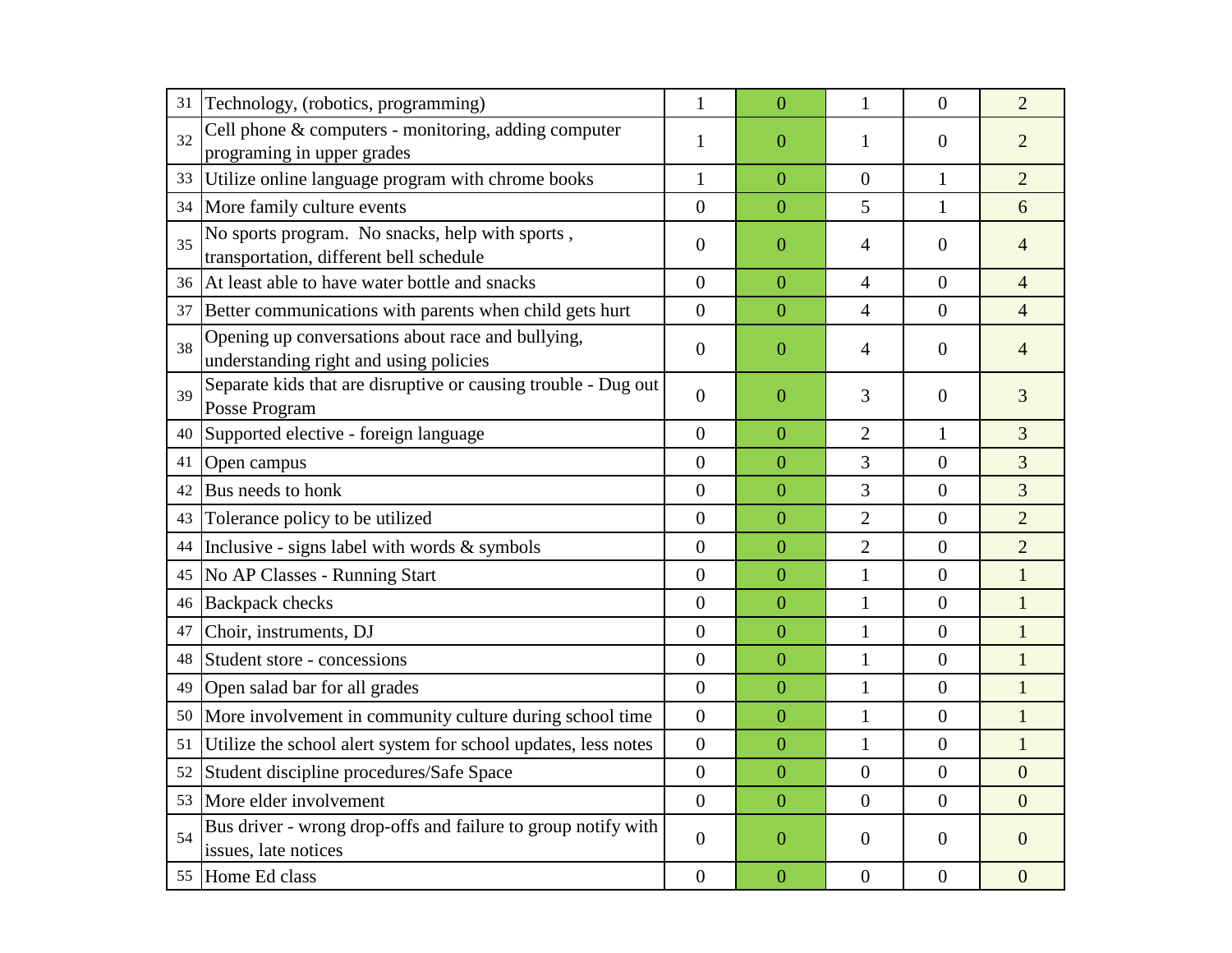| 56             | Unplanned drills (fire department unannounced)                                              | $\overline{0}$ | $\overline{0}$  | $\overline{0}$ | $\overline{0}$ | $\overline{0}$               |
|----------------|---------------------------------------------------------------------------------------------|----------------|-----------------|----------------|----------------|------------------------------|
| 57             | Communicate with parents - lockdowns & drills                                               | $\overline{0}$ | $\overline{0}$  | $\overline{0}$ | $\Omega$       | $\overline{0}$               |
|                | 58 More art programs                                                                        | $\overline{0}$ | $\overline{0}$  | $\overline{0}$ | $\theta$       | $\overline{0}$               |
|                |                                                                                             | 34             | 57              | 144            | 20             | 255                          |
|                |                                                                                             |                |                 |                |                |                              |
|                |                                                                                             |                |                 |                |                |                              |
|                | <b>THINGS TO CHANGE - Parent Total</b>                                                      | <b>Class</b>   | <b>Teachers</b> | <b>Parents</b> | Com-<br>munity | <b>Total</b><br><b>Votes</b> |
| $\mathbf{1}$   | Bus monitoring                                                                              | $\overline{0}$ | $\mathbf{1}$    | 12             | $\theta$       | 13                           |
| $\overline{2}$ | More electives for 7-12                                                                     | $\overline{0}$ | $\overline{2}$  | 9              | $\mathbf{1}$   | 12                           |
| 3              | Vocational training (auto, culinary)                                                        | $\theta$       | 3               | 8              | $\Omega$       | 11                           |
| $\overline{4}$ | More para educators (Item appeared twice)                                                   | $\overline{2}$ | $\overline{4}$  | 6              | 3              | 15                           |
| 5              | Quileute equal language class                                                               | $\overline{0}$ | 3               | 6              | 1              | 10                           |
| 6              | Trauma informed "holding space"                                                             | $\overline{0}$ | $\mathbf{1}$    | 6              | $\theta$       | $\overline{7}$               |
| 7              | School nurse                                                                                | $\mathbf{1}$   | $\overline{3}$  | 5              | $\theta$       | 9                            |
| 8              | Add traditional foods on menu - skills                                                      | $\mathbf{1}$   | $\mathbf{1}$    | 5              | $\mathbf{1}$   | 8                            |
| 9              | More family culture events                                                                  | $\theta$       | $\theta$        | 5              | $\mathbf{1}$   | 6                            |
| 10             | Community family nights                                                                     | $\overline{2}$ | 3               | $\overline{4}$ | $\theta$       | 9                            |
| 11             | Sex Ed Program                                                                              | 1              | $\overline{2}$  | $\overline{4}$ | 1              | 8                            |
| 12             | No sports program. No snacks, help with sports,<br>transportation, different bell schedule  | $\overline{0}$ | $\overline{0}$  | 4              | $\overline{0}$ | $\overline{4}$               |
|                | 13 At least able to have water bottle and snacks                                            | $\overline{0}$ | $\overline{0}$  | $\overline{4}$ | $\overline{0}$ | $\overline{4}$               |
|                | 14 Better communications with parents when child gets hurt                                  | $\overline{0}$ | $\overline{0}$  | $\overline{4}$ | $\theta$       | $\overline{4}$               |
| 15             | Opening up conversations about race and bullying,<br>understanding right and using policies | $\overline{0}$ | $\overline{0}$  | $\overline{4}$ | $\Omega$       | $\overline{4}$               |
| 16             | No Wi-Fi @ home-get Wi-Fi for neighborhood kids to do<br>work                               | $\overline{2}$ | $\overline{2}$  | 3              | $\overline{0}$ | $\overline{7}$               |
|                | 17 Sports - after school programs                                                           | $\mathbf{1}$   | $\mathbf{1}$    | 3              | $\theta$       | 5                            |
|                | 18 Security - security guard                                                                | $\mathbf{0}$   | $\mathbf{1}$    | 3              | $\mathbf{1}$   | 5                            |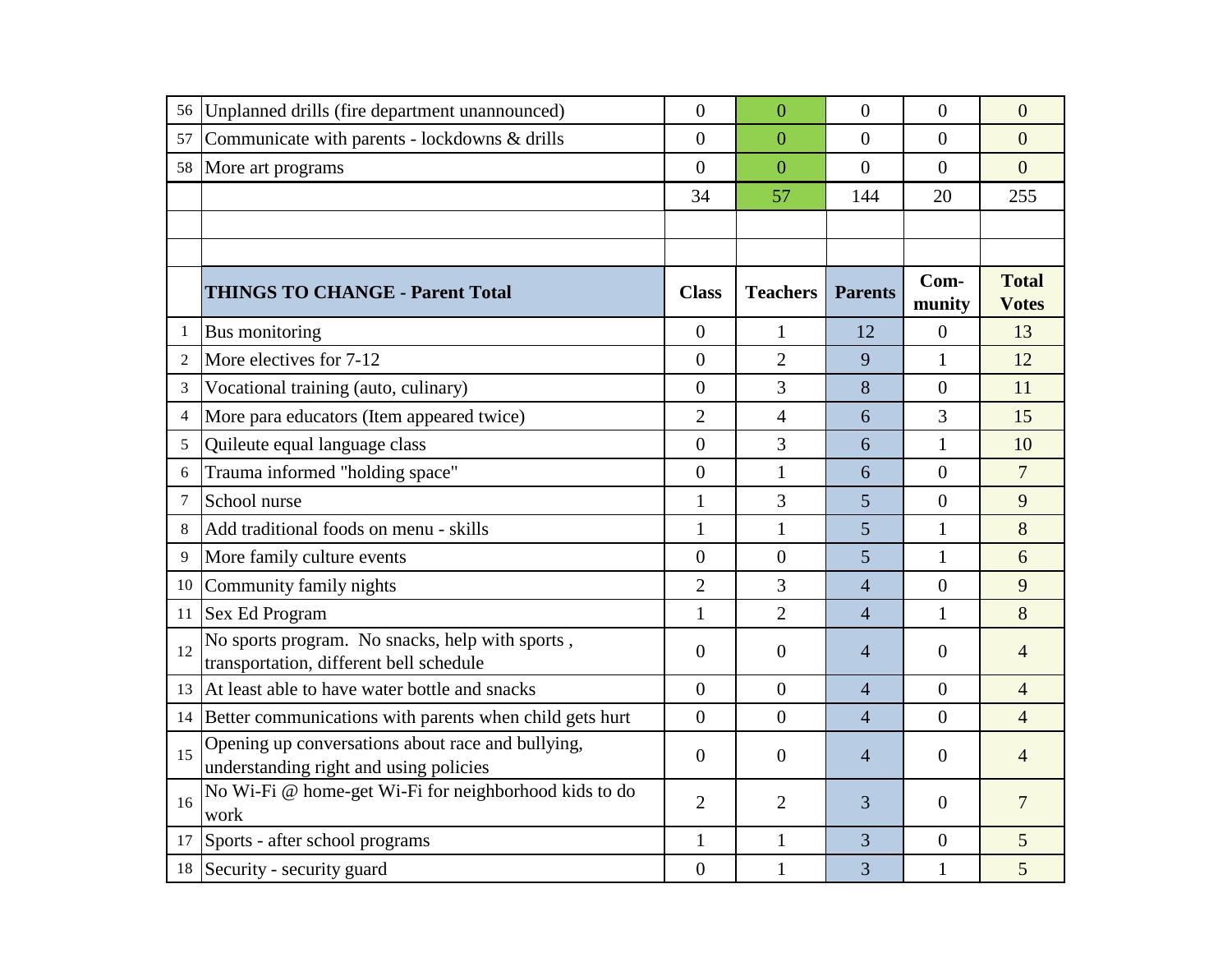| 19 | Drug, alcohol, suicide prevention help                                                        | $\theta$         | $\mathbf{1}$     | 3              | $\boldsymbol{0}$ | $\overline{4}$ |
|----|-----------------------------------------------------------------------------------------------|------------------|------------------|----------------|------------------|----------------|
| 20 | Emphasis on natural resources                                                                 | 5                | $\overline{0}$   | 3              | 3                | 11             |
| 21 | Implement Hunter Safety skills & processing game                                              | $\mathbf{1}$     | $\overline{0}$   | 3              | $\overline{0}$   | $\overline{4}$ |
| 22 | Separate kids that are disruptive or causing trouble - Dug out<br>Posse Program               | $\theta$         | $\boldsymbol{0}$ | 3              | $\overline{0}$   | 3              |
| 23 | Open campus                                                                                   | $\overline{0}$   | $\overline{0}$   | 3              | $\overline{0}$   | $\overline{3}$ |
| 24 | Bus needs to honk                                                                             | $\overline{0}$   | $\overline{0}$   | 3              | $\boldsymbol{0}$ | $\overline{3}$ |
| 25 | More cultural elements incorporated into other subjects<br>(canoes taken out in the spring PE | $\overline{2}$   | 3                | $\overline{2}$ | $\boldsymbol{0}$ | $\overline{7}$ |
|    | 26 Assistant principal to help with discipline - lighten the load                             | $\mathbf{1}$     | 10               | $\overline{2}$ | $\boldsymbol{0}$ | 13             |
| 27 | Kids K-12 participate in Elder's Week (lunch)                                                 | $\overline{2}$   | $\mathbf{1}$     | $\overline{2}$ | $\overline{0}$   | 5 <sup>5</sup> |
| 28 | Unity Program, students walking off campus, skipping class,<br>detention - discipline         | $\theta$         | 1                | $\overline{2}$ | 1                | $\overline{4}$ |
|    | 29 Teacher housing                                                                            | $\boldsymbol{0}$ | $\mathbf{1}$     | $\overline{2}$ | $\overline{0}$   | 3              |
| 30 | Liaison parents - administrators (not a school employee)                                      | 5                | $\boldsymbol{0}$ | $\overline{2}$ | $\overline{0}$   | $\overline{7}$ |
| 31 | No Native American carving, beading, dance, regalia                                           | $\overline{2}$   | $\boldsymbol{0}$ | $\overline{2}$ | $\overline{0}$   | $\overline{4}$ |
| 32 | Supported elective - foreign language                                                         | $\boldsymbol{0}$ | $\boldsymbol{0}$ | $\overline{2}$ | $\mathbf{1}$     | 3              |
| 33 | Tolerance policy to be utilized                                                               | $\boldsymbol{0}$ | $\boldsymbol{0}$ | $\overline{2}$ | $\overline{0}$   | $\overline{2}$ |
| 34 | Inclusive - signs label with words & symbols                                                  | $\boldsymbol{0}$ | $\boldsymbol{0}$ | $\overline{2}$ | $\boldsymbol{0}$ | $\overline{2}$ |
|    | 35  More support staff (driver, maintenance/janitorial)                                       | $\boldsymbol{0}$ | 4                | 1              | 1                | 6              |
|    | 36 JAM                                                                                        | $\boldsymbol{0}$ | $\overline{2}$   | $\mathbf{1}$   | $\boldsymbol{0}$ | 3              |
| 37 | Technology, (robotics, programming)                                                           | $\mathbf{1}$     | $\boldsymbol{0}$ |                | $\boldsymbol{0}$ | $\overline{2}$ |
| 38 | Cell phone & computers - monitoring, adding computer<br>programing in upper grades            | 1                | $\boldsymbol{0}$ | $\mathbf 1$    | $\boldsymbol{0}$ | $\overline{2}$ |
|    | 39 No AP Classes - Running Start                                                              | $\boldsymbol{0}$ | $\boldsymbol{0}$ |                | $\boldsymbol{0}$ | $\mathbf{1}$   |
|    | 40 Backpack checks                                                                            | $\boldsymbol{0}$ | $\boldsymbol{0}$ |                | $\overline{0}$   | 1              |
|    | 41 Choir, instruments, DJ                                                                     | $\overline{0}$   | $\overline{0}$   | 1              | $\overline{0}$   | 1              |
|    | 42 Student store - concessions                                                                | $\overline{0}$   | $\boldsymbol{0}$ |                | $\theta$         | 1              |
|    | 43 Open salad bar for all grades                                                              | $\overline{0}$   | $\overline{0}$   |                | $\theta$         | 1              |
|    | 44 More involvement in community culture during school time                                   | $\overline{0}$   | $\boldsymbol{0}$ |                | $\overline{0}$   |                |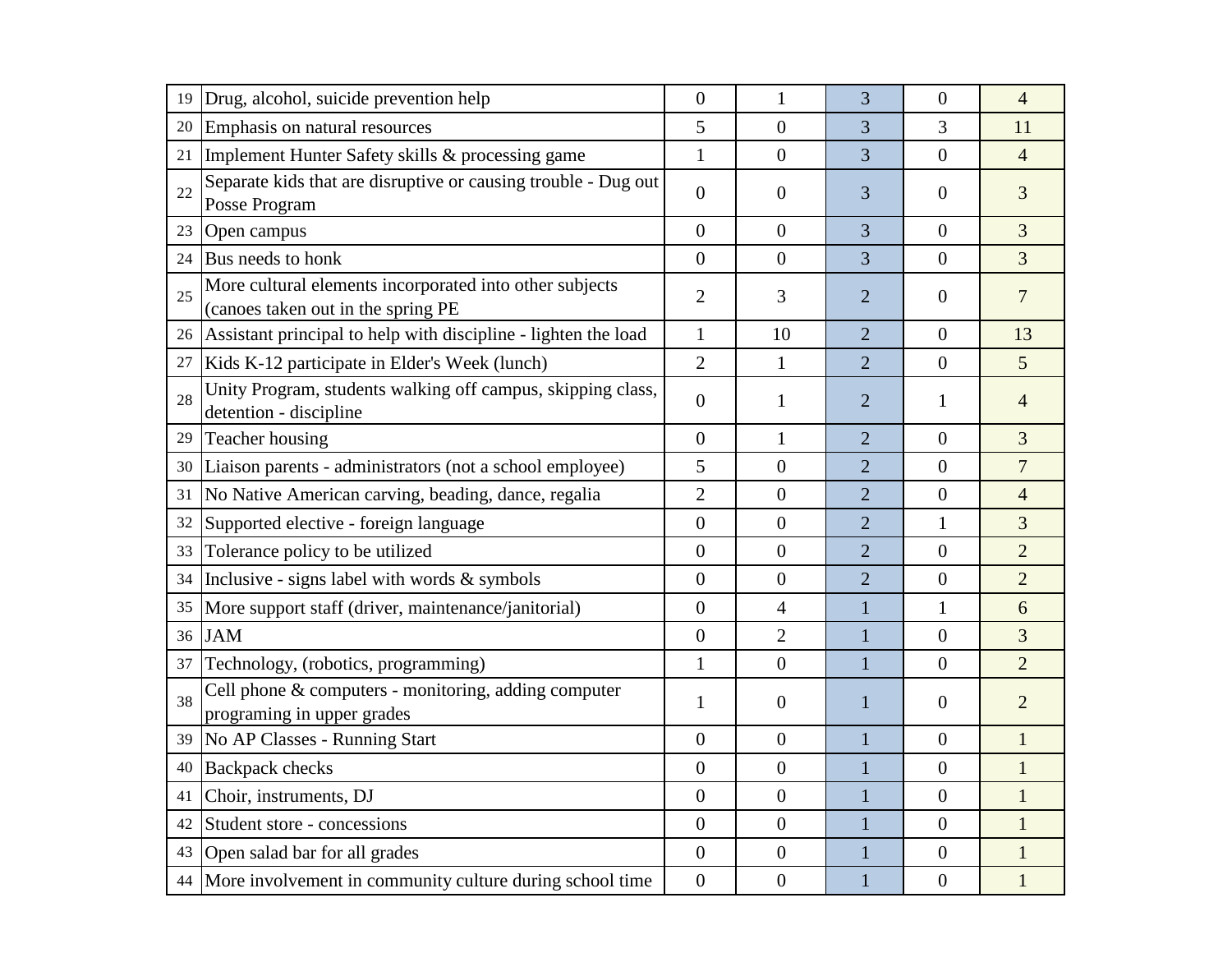| 45                  | Utilize the school alert system for school updates, less notes                        | $\mathbf{0}$                   | $\boldsymbol{0}$               | 1                   | $\Omega$       | $\mathbf{1}$   |
|---------------------|---------------------------------------------------------------------------------------|--------------------------------|--------------------------------|---------------------|----------------|----------------|
| 46                  | Older students mentor - tutor younger students                                        | $\overline{0}$                 | 3                              | $\overline{0}$      | $\overline{0}$ | 3              |
| 47                  | Shorter school day                                                                    | $\overline{2}$                 | $\mathbf{1}$                   | $\overline{0}$      | 3              | 6              |
| 48                  | More community, guests, and elders at Morning Circle                                  | $\mathbf{1}$                   | $\mathbf{1}$                   | $\overline{0}$      | $\overline{0}$ | $\overline{2}$ |
| 49                  | More parent involvement                                                               | $\overline{0}$                 | $\mathbf{1}$                   | $\overline{0}$      | $\mathbf{1}$   | $\overline{2}$ |
| 50                  | Head lice policy - kids get to go home with lice                                      | $\mathbf{0}$                   | $\mathbf{1}$                   | $\overline{0}$      | $\overline{0}$ | $\mathbf{1}$   |
| 51                  | Utilize online language program with chrome books                                     | $\mathbf{1}$                   | $\overline{0}$                 | $\overline{0}$      | $\mathbf{1}$   | $\overline{2}$ |
| 52                  | Student discipline procedures/Safe Space                                              | $\overline{0}$                 | $\overline{0}$                 | $\overline{0}$      | $\overline{0}$ | $\overline{0}$ |
| 53                  | More elder involvement                                                                | $\overline{0}$                 | $\overline{0}$                 | $\overline{0}$      | $\theta$       | $\overline{0}$ |
| 54                  | Bus driver - wrong drop-offs and failure to group notify with<br>issues, late notices | $\overline{0}$                 | $\overline{0}$                 | $\overline{0}$      | $\overline{0}$ | $\overline{0}$ |
| 55                  | Home Ed class                                                                         | $\overline{0}$                 | $\overline{0}$                 | $\overline{0}$      | $\theta$       | $\overline{0}$ |
| 56 I                | Unplanned drills (fire department unannounced)                                        | $\overline{0}$                 | $\overline{0}$                 | $\overline{0}$      | $\overline{0}$ | $\overline{0}$ |
| 57                  | Communicate with parents - lockdowns & drills                                         | $\mathbf{0}$                   | $\overline{0}$                 | $\overline{0}$      | $\overline{0}$ | $\overline{0}$ |
|                     |                                                                                       | $\overline{0}$                 | $\overline{0}$                 | $\overline{0}$      | $\theta$       | $\overline{0}$ |
| 58                  | More art programs                                                                     |                                |                                |                     |                |                |
|                     |                                                                                       | 34                             | 57                             | 144                 | 20             | 255            |
|                     | <b>THINGS TO CHANGE - Community Total</b>                                             | <b>Class</b>                   | <b>Teachers</b>                | <b>Parents</b>      | Com-           | <b>Total</b>   |
|                     |                                                                                       |                                |                                |                     | munity         | <b>Votes</b>   |
| -1                  | More para educators (Item appeared twice)                                             | $\overline{2}$                 | $\overline{4}$                 | 6                   | 3              | 15             |
| $\overline{c}$      | Emphasis on natural resources                                                         | 5                              | $\overline{0}$                 | 3                   | 3              | 11             |
| 3<br>$\overline{4}$ | Shorter school day                                                                    | $\overline{2}$                 | $\mathbf{1}$                   | $\overline{0}$      | 3              | 6              |
|                     | More electives for 7-12                                                               | $\overline{0}$                 | $\overline{2}$                 | 9                   |                | 12             |
| 5<br>6              | Quileute equal language class                                                         | $\overline{0}$                 | 3                              | 6                   |                | 10             |
| 7                   | Add traditional foods on menu - skills                                                | $\mathbf{1}$<br>$\overline{0}$ | $\mathbf 1$<br>$\overline{0}$  | 5                   |                | 8<br>6         |
|                     | More family culture events                                                            |                                |                                | 5                   |                |                |
| 8<br>9              | Sex Ed Program<br>Security - security guard                                           | $\mathbf{1}$<br>$\overline{0}$ | $\overline{2}$<br>$\mathbf{1}$ | $\overline{4}$<br>3 |                | 8<br>5         |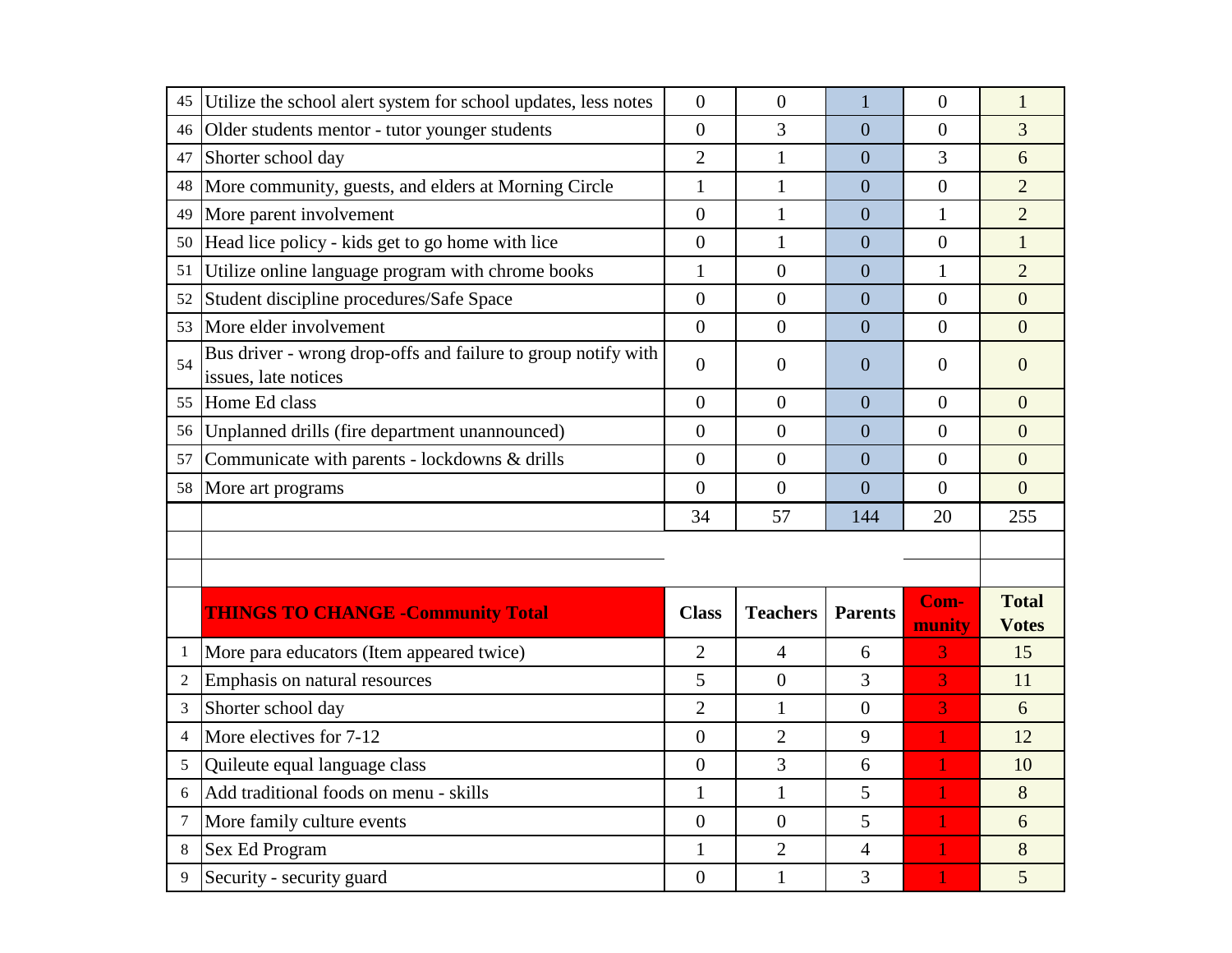| 10              | Unity Program, students walking off campus, skipping class,<br>detention - discipline         | $\overline{0}$   | 1              | $\overline{2}$ |                | $\overline{4}$ |
|-----------------|-----------------------------------------------------------------------------------------------|------------------|----------------|----------------|----------------|----------------|
| 11              | Supported elective - foreign language                                                         | $\overline{0}$   | $\overline{0}$ | $\overline{2}$ |                | $\overline{3}$ |
|                 | 12   More support staff (driver, maintenance/janitorial)                                      | $\overline{0}$   | $\overline{4}$ | $\mathbf{1}$   |                | 6              |
|                 | 13 More parent involvement                                                                    | $\overline{0}$   | $\mathbf{1}$   | $\overline{0}$ | 1              | $\overline{2}$ |
| 14              | Utilize online language program with chrome books                                             | $\mathbf{1}$     | $\overline{0}$ | $\overline{0}$ |                | $\overline{2}$ |
|                 | 15 Bus monitoring                                                                             | $\overline{0}$   | $\mathbf{1}$   | 12             | $\overline{0}$ | 13             |
| 16 <sup>1</sup> | Vocational training (auto, culinary)                                                          | $\overline{0}$   | 3              | 8              | $\overline{0}$ | 11             |
| 17              | Trauma informed "holding space"                                                               | $\overline{0}$   | $\mathbf{1}$   | 6              | $\overline{0}$ | $\overline{7}$ |
| 18              | School nurse                                                                                  | $\mathbf{1}$     | 3              | 5              | $\overline{0}$ | 9              |
| 19              | Community family nights                                                                       | $\overline{2}$   | $\overline{3}$ | 4              | $\overline{0}$ | 9              |
| 20              | No sports program. No snacks, help with sports,<br>transportation, different bell schedule    | $\overline{0}$   | $\overline{0}$ | 4              | $\overline{0}$ | $\overline{4}$ |
| 21              | At least able to have water bottle and snacks                                                 | $\overline{0}$   | $\overline{0}$ | 4              | $\overline{0}$ | $\overline{4}$ |
|                 | 22 Better communications with parents when child gets hurt                                    | $\overline{0}$   | $\overline{0}$ | 4              | $\overline{0}$ | $\overline{4}$ |
| 23              | Opening up conversations about race and bullying,<br>understanding right and using policies   | $\boldsymbol{0}$ | $\overline{0}$ | 4              | $\overline{0}$ | $\overline{4}$ |
| 24              | No Wi-Fi @ home-get Wi-Fi for neighborhood kids to do<br>work                                 | $\overline{2}$   | $\overline{2}$ | 3              | $\overline{0}$ | $\overline{7}$ |
|                 | 25 Sports - after school programs                                                             | $\mathbf{1}$     | $\mathbf{1}$   | 3              | $\overline{0}$ | 5              |
|                 | 26 Drug, alcohol, suicide prevention help                                                     | $\overline{0}$   | $\mathbf{1}$   | 3              | $\overline{0}$ | $\overline{4}$ |
| 27              | Implement Hunter Safety skills & processing game                                              | $\mathbf{1}$     | $\overline{0}$ | 3              | $\overline{0}$ | $\overline{4}$ |
| 28              | Separate kids that are disruptive or causing trouble - Dug out<br>Posse Program               | $\boldsymbol{0}$ | $\overline{0}$ | 3              | $\overline{0}$ | 3              |
| 29              | Open campus                                                                                   | $\theta$         | $\overline{0}$ | 3              | $\overline{0}$ | $\overline{3}$ |
|                 | 30 Bus needs to honk                                                                          | $\overline{0}$   | $\overline{0}$ | 3              | $\overline{0}$ | $\overline{3}$ |
| 31              | More cultural elements incorporated into other subjects<br>(canoes taken out in the spring PE | $\overline{2}$   | 3              | $\overline{2}$ | $\overline{0}$ | $\overline{7}$ |
| 32              | Assistant principal to help with discipline - lighten the load                                | $\mathbf{1}$     | 10             | $\overline{2}$ | $\overline{0}$ | 13             |
|                 | 33   Kids K-12 participate in Elder's Week (lunch)                                            | $\overline{2}$   | $\mathbf{1}$   | $\overline{2}$ | $\overline{0}$ | 5              |